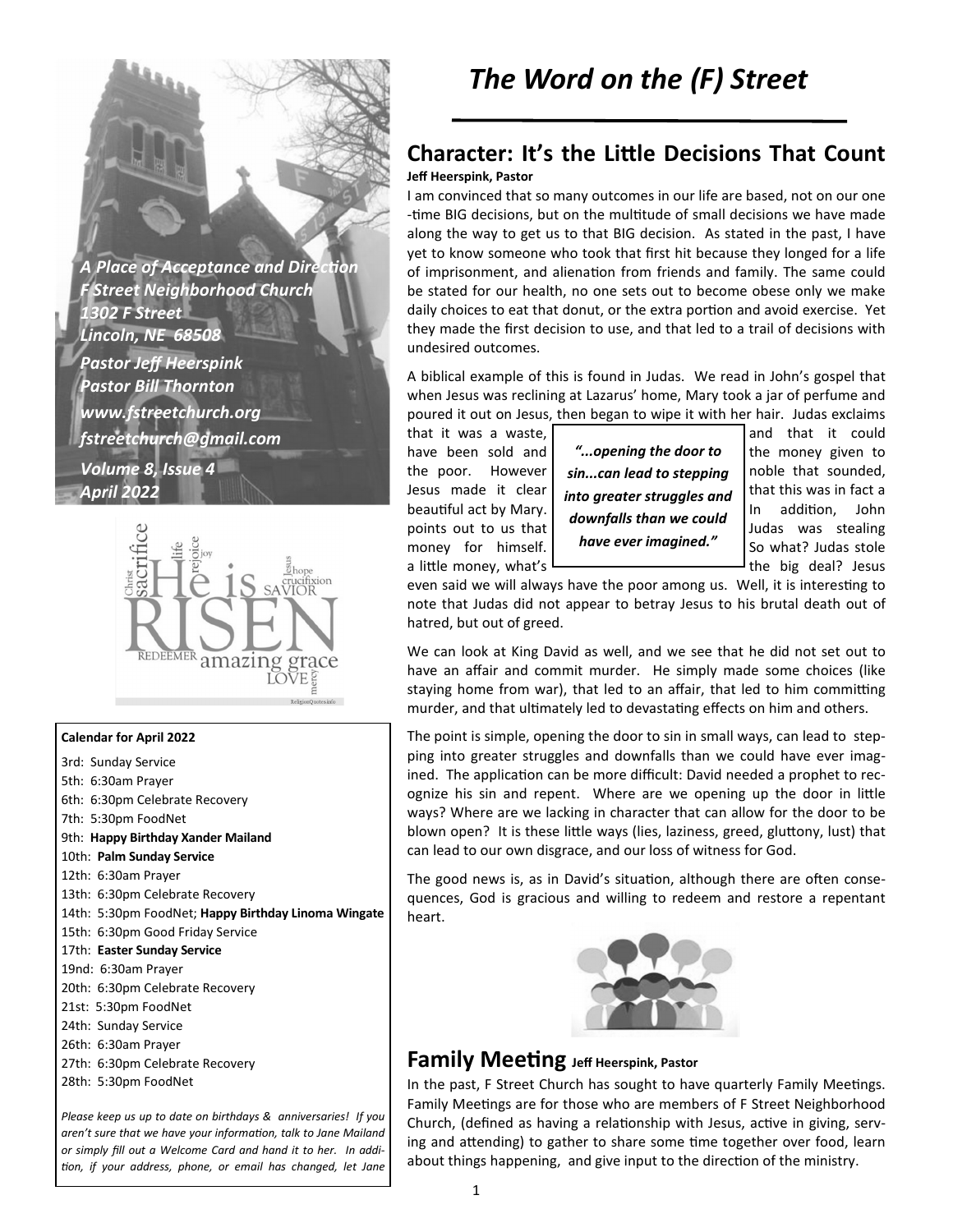In most years we never actually had all four of our meetings, and the past two years with COVID as a factor, it was even more of a struggle. As we look to the future we plan to have bi-yearly meetings. One in the spring, and one in the fall.

The next family meeting is to be held on Sunday, April  $24<sup>th</sup>$  at 6:00 p.m. It will begin with a potluck, and include the topics: sharing 2021 budget review, non-profits updates, vision, and more.

# **Accessibility Matters**

### **Jeff Heerspink, Pastor**

F Street Neighborhood Church started with the vision to be a place of Acceptance and Direction. That idea of Acceptance and Direction means that we want to welcome all people (Acceptance) and share with them the truth of Jesus (Direction).

That acceptance also means that we need to have a facility that is accessible to all people. Apparently, this concept was not something that was considered some 100 years ago when our church building was designed. Accessibility means we want to continue to take down barriers that hinder people from coming to church or more importantly Jesus.

Here are just a few ways in which we see this.

Accessible Restrooms: Any time now we will be opening the new women's restroom (Northwest corner of the basement) and soon afterwards, we will be starting on the men's (in place of our current restrooms). This is access as both the men's and women's will have appropriate handicap stalls, additional stalls and baby changing stations. This also means that we will be eliminating the lines waiting outside of a locked door and they will be bright and clean.

This concept of accessibility was also picked up by the architects who put together the plans for the Art Chapel, which we hope to start this fall. After a visit to a Sunday morning worship, they noted our desire to open up our space, as the doors beneath the porch swung open. That is why the plans include not only all the appropriate accessibility for all people, but the ability to open a large portion of the front building to welcome people to come on in.

In the future, we trust that God will provide for us to be able to update our elevator (this is an accessibility concern for those who need it), and to build a permanent outdoor worship space. The outdoor worship space was a concept in practice, prior to COVID, to make F Street Church accessible to people from the neighborhood who might not be comfortable entering the building.

These are just a few of the things that are in process. We hope to accomplish them, and continue to be a place of Acceptance and Direction as we seek to share the good news

Let me close with this thought: In the gospels, we read one of the great stories about four friends who tear the roof off of a house to give their friend access to Jesus. I want to be careful not to imply that Jesus is only in the church, yet I do want to imply that we want to do all that we can to give people access to the place God has given us, to live out and teach the gospel.



### **Block Party Becky Sallinger**

Please mark your calendars for our next block party on Sunday, April 24th! We will be outside in the parking lot if weather permits. Therefore, we will be extending an invitation to our neighbors by passing out fliers the week prior. This would be a great month to get involved. Let Becky know if you'd like to help by delivering fliers on Tuesday evening, April 19<sup>th</sup>: 402.430.0432.

# **Holy Week Services at F Street Church**

### **Bill Thornton, Teaching Pastor**

During the month of April, our church family will gather to celebrate, and reflect upon the passion of Jesus during Holy Week.

On Palm Sunday, April  $10^{th}$ , we will witness the waving of the palm branches, by our children, as we recall the triumphal entry of our Lord into the city of Jerusalem. Pastor Jeff will be preaching that day at our 10:30 a.m. service.



At our Good Friday service on April  $15^{th}$ , we will be reminded of the sobering reality of Christ's death as the atoning sacrifice for our sins. Join us at 6:30 pm that evening for this special service.

On Easter Sunday, April  $17<sup>th</sup>$ , we will celebrate the glorious resurrection of Jesus, and his victory over sin and death. Pastor Bill will be preaching at our 10:30 a.m. service that morning.

# **Upcoming 3M Classes in April and May**

### **Bill Thornton, Teaching Pastor**

With a view toward developing fully devoted Christ followers at FSNC, last fall we started offering a new series of classes called 3M, which include teachings on Membership, Maturity, and Ministry.

Last month our class on Membership, which helps folks become better acquainted with what it means to be a part of our F Street family, had fifteen in attendance! The next class which deals with Maturity, is scheduled for April  $10^{th}$ , and will focus on the habits that foster spiritual growth in our lives. Finally, the Ministry class, planned for May  $15^{th}$ , will explore how each of us is uniquely shaped to serve the Lord and his people.

The 3M classes occur following the Sunday morning worship service on the dates scheduled. We plan to provide lunch, so you will want to sign up when opportunity is given in the coming weeks so we will know how many to plan for. Please feel free to contact Pastor Jeff or myself with questions or to sign-up for these classes.

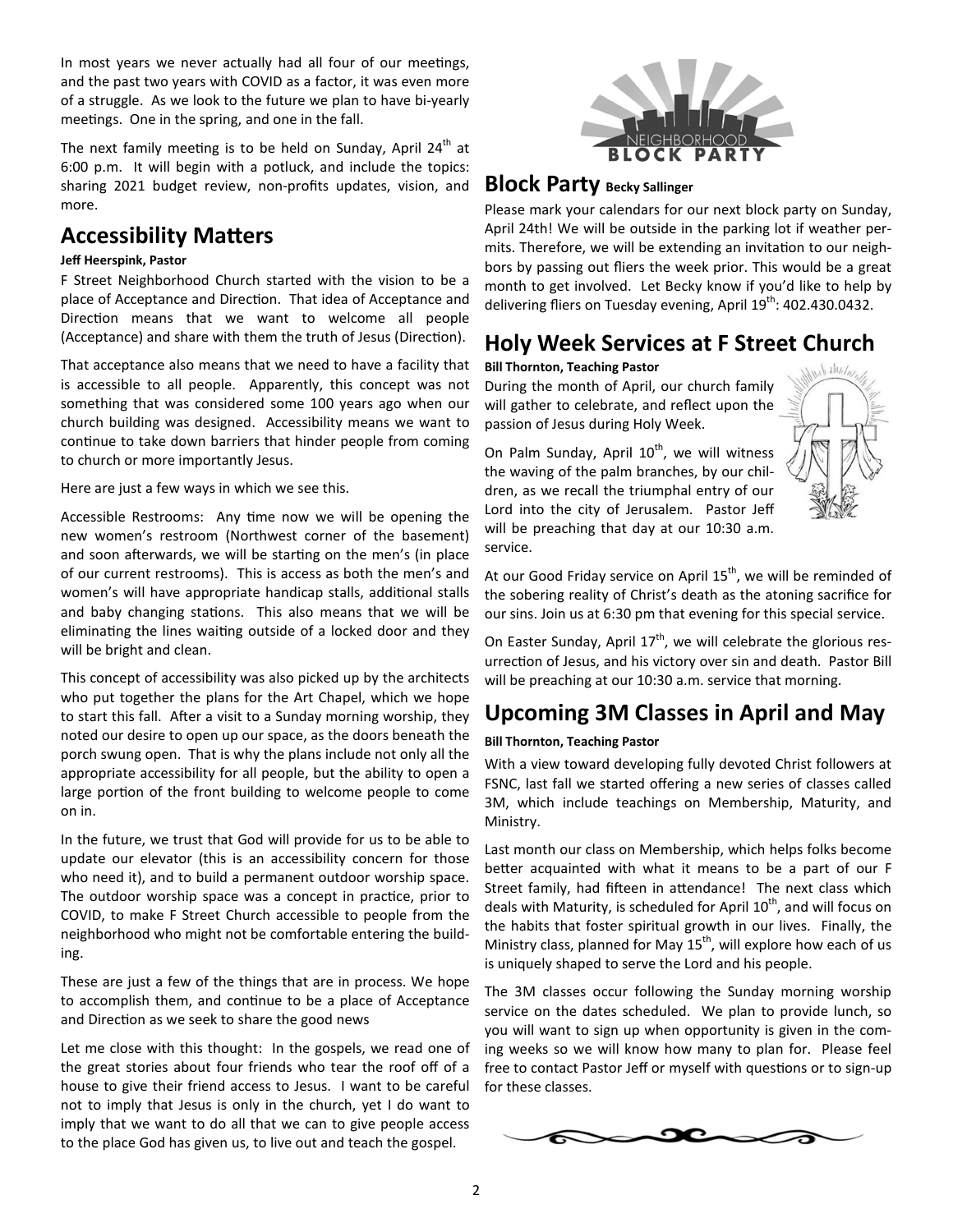

# **Lincoln School of Ministry Soon to Complete Its Fifth Year of Classes!**

#### **Bill Thornton, Teaching Pastor**

The Lincoln School of Ministry, now in its fifth year, and hosted by the F Street Neighborhood Church, is a one-year equipping and training program for Christians desiring to grow in their leadership and ministry skills.

The fall module (September-November) lasts twelve weeks, and provides students with a basic theological foundation and includes a survey of the Old Testament and New Testament scriptures, an overview of Church History, as well as an introduction to Christian Doctrine.

Next, the winter module (January to mid-March) runs ten weeks. It provides practical instruction in key areas of ministry including Biblical communication, pastoral care, and evangelism.

Finally, the spring module (late-March to May) also lasts ten weeks. It addresses how to care for one's self, marriage, and family while serving others, as well as considering other important topics likely to be faced by leaders in the local church and community being served such as poverty, addiction, racism, etc.

In June we will be graduating the current class of students, who will have completed all three modules. This summer we will be receiving applications for next school year. If you or someone you know is interested, please contact me. The cost for each module is \$100, but we also have some scholarship monies available. We would love to have you join us for the next Lincoln School of Ministry.



### **Art Chapel Project Jean Stryker**

This fall, we will begin the restoration of the clapboard building on the north side of the church to become the Art Chapel, a neighborhood art studio. Our contractor is on board, and permits are in progress. Fundraising has begun, and we are a little over halfway to our goal of \$120,000. We hope to be able to finish under budget by utilizing skilled volunteers when possible.

### **Can You Help?**

In order to restore our building, and turn it into a hardworking studio, we need your investment. Would you consider what you might be able to give toward this project? Your donation, large or small, would be greatly appreciated! If fifty people would each give \$1000, our goal would be met. You can give via the Sunday morning offering by placing your gift in an envelope labeled "Art Chapel." To give online, go to the F Street Neighbor-

hood Church website, click on "Giving," and under "Choose Your Designation," select "Art Chapel Renovation." Please talk to Pastor Jeff Heerspink or Jean Stryker for more information.

### **The Plan**

We're privileged to be working with the University of Nebraska College of Architecture on a design that will transform our humble building into a thing of beauty for our F Street Church family, and neighborhood. The UNL students have created a plan that will respect the history of the building, but adapt it to be a highly functional space for creative activities. There will be a large front deck with a side ramp, wide open interior retaining the original oak flooring, ADA compliant bathroom, and lots of storage. Finishes will include salvaged Nebraska wood, such as ash or red cedar. Jeffrey Day, UNL architecture professor, will head up the team this fall.

A while back, Jason Griffiths, another UNL architecture prof, visited a Sunday morning service at F Street Church, and was struck by our outdoor church setup. The idea that we would remove the walls from church to make it more comfortable for folks to attend services was inspiring to him. So, his students were tasked with finding a way to remove barriers that might keep a person from coming into the Art Chapel. The students rose to the challenge!

A section of the front wall of the Art Chapel will have the ability to slide, like a barn door, creating a large opening onto the deck and blurring the line between inside and outside. Opening the wall will speak, "Welcome" to the community, loud and clear. Imagine gathering for an art event where folks can move easily between indoors and out, and those passing by can easily see what's happening and join in without feeling self-conscious.

### **The Future**

Just as our church building is busy seven days a week, we want to fill the Art Chapel calendar with events. Possible activities include hosting quilting, sewing, knitting, or crocheting groups. We will hold fine art classes, such as drawing, painting, printing and sculpture. We will offer Open Studio hours regularly, where people can follow their own creative interests independently. The public will be able to see our neighborhood artwork at First Friday events.

The Art Chapel will offer an expanded way for us to reach our neighborhood with Jesus' gospel. It will create opportunities for healthy interaction and help people find a place and community where they belong. Please pray for this exciting project!



### **Health Ministry Corner Barb Douglas, HMFSNC**

3 something...usually food. It was kind of a mystery as to why we Greetings to all my Brothers and Sisters in Christ. May God's blessings shine on each of you during this time of Lent, and solemn reminding of what our savior, Christ the Lord, has done for us all. Growing up, Lent was a time of sacrifice, and giving up of